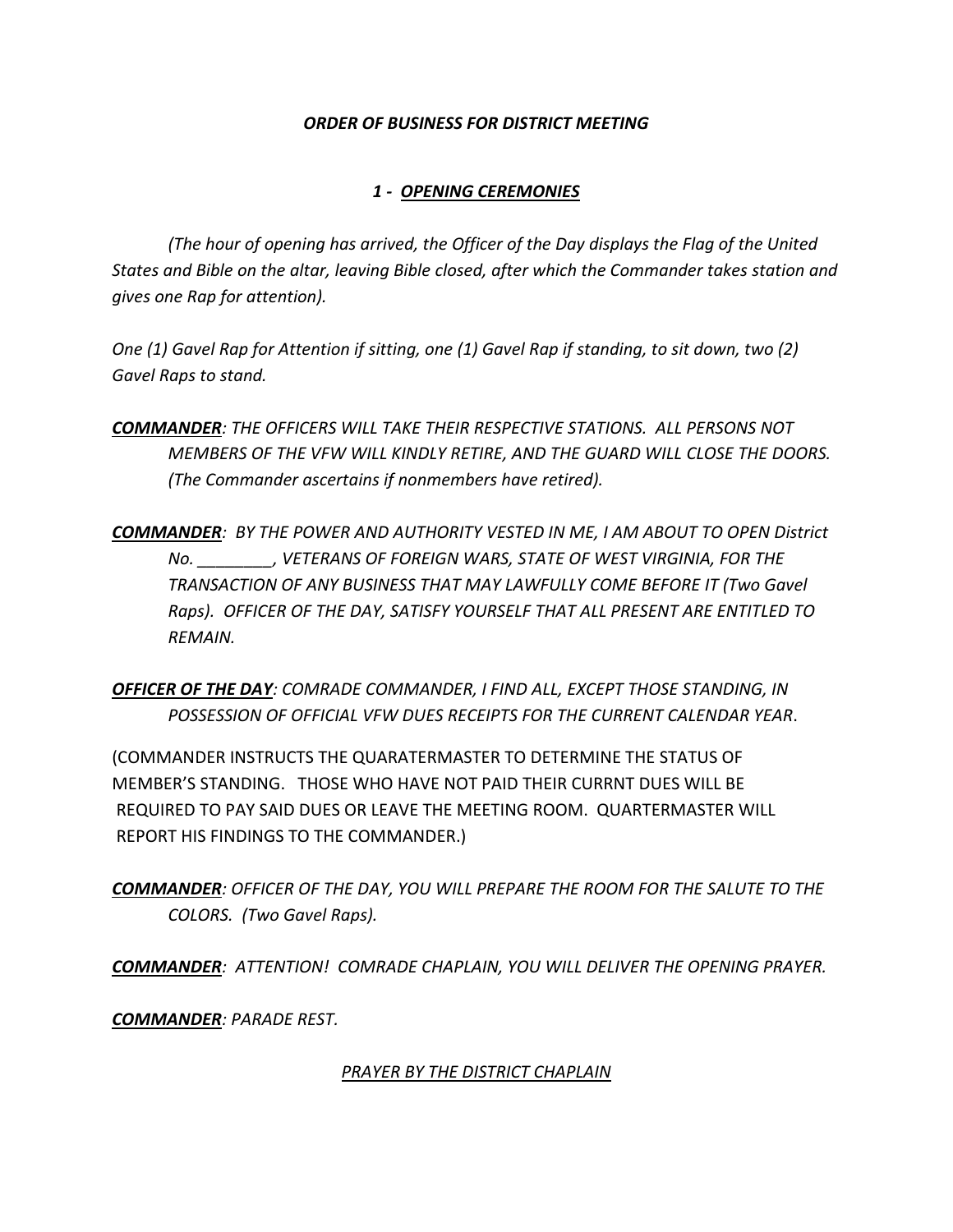*COMMANDER: ATTENTION, COMRADES, YOU WILL JOIN ME IN THE PLEDGE OF ALLEGIANCE TO THE FLAG OF THE UNITED STATES OF AMERICA. ONE (salute) 'I PLEDGE ALLEGIANCE TO THE FLAG OF THE UNITED STATES OF AMERICA AND TO THE REPUBLIC FOR WHICH IT STANDS, ONE NATION UNDER GOD, INDIVISIBLE, WITH LIBERTY AND JUSTICE FOR ALL'.* 

*COMMANDER: COMRADES, WE ARE ASSEMBLED AGAIN TO TRANSACT BUSINESS OF MUTUAL BENEFIT. DO NOT LET PETTY JEALOUSIES OR TRIVIAL PERSONALITIES INFLUENCE OUR DELIBERATIONS. LET US UPHOLD ALWAYS THE OBLIGATIONS OF UNSELFISH COMRADESHIP AND LOYALTY TO OUR ORGANIZATION AND TO THE GOVERNMENT OF THE UNITED STATES OF AMERICA.* 

*I NOW DECLARE DISTRICT NO. \_\_\_\_\_, VETERANS OF FOREIGN WARS, STATE OF WEST VIRGINIA, DULY OPENED FOR THE TRANSACTION OF BUSINESS. GUARD, YOU WILL ADMIT ANY IN WAITING WHO MAY BE WORTHY. (One Gavel Rap to be Seated).* 

# *2 - ORDER OF BUSINESS*

*COMMANDER: (Leading all members in recitation of Section 230102 of the Congressional Charter). THE PURPOSE OF THIS CORPORATION SHALL BE FRATERNAL, PATRIOTIC, HISTORICAL CHARITABLE AND EDUCATIONAL; TO PRESERVE AND STRENGTHEN COMRADESHIP AMONG ITS MEMBERS; TO ASSIST WORTHY COMRADES; TO PERPETUATE THE MEMORY AND HISTORY OF OUR DEAD, AND TO ASSIST THEIR WIDOWS AND ORPHANS; TO MAINTAIN TRUE ALLEGIANCE TO THE GOVERNMENT OF THE UNITED STATES OF AMERICA, AND FIDELITY TO ITS CONSTITUTION AND LAWS; TO FOSTER TRUE PATRIOTISM; TO MAINTAIN AND EXTEND THE INSTITUTIONS OF AMERICAN FREEDOM; AND TO PRESERVE AND DEFEND THE UNITED STATES FROM ALL HER ENEMIES.* 

- *3. CALLING THE ROLL OF DISTRICT OFFICERS.*
- *4. READING OF DISTRICT MINUTES.*
- *5. DISTRICT ADJUTANT'S REPORT DISBURSEMENTS.*
- *6. DISTRICT QUARTERMASTER'S REPORT: RECEIPTS.*
- *7. READING OF DISTRICT BILLS.*

 *8. ROLL CALL OF POSTS AND REPORTS (Post Commander or Representative to give his report of activities, also Post Total Membership and Number of Post Members present).* 

- *9. REPORT OF DISTRICT SERVICE OFFICER.*
- *10. REPORT OF ALL DISTRICT COMMITTEES.*
- *11. REMEMBER OUR NATIONAL HOME.*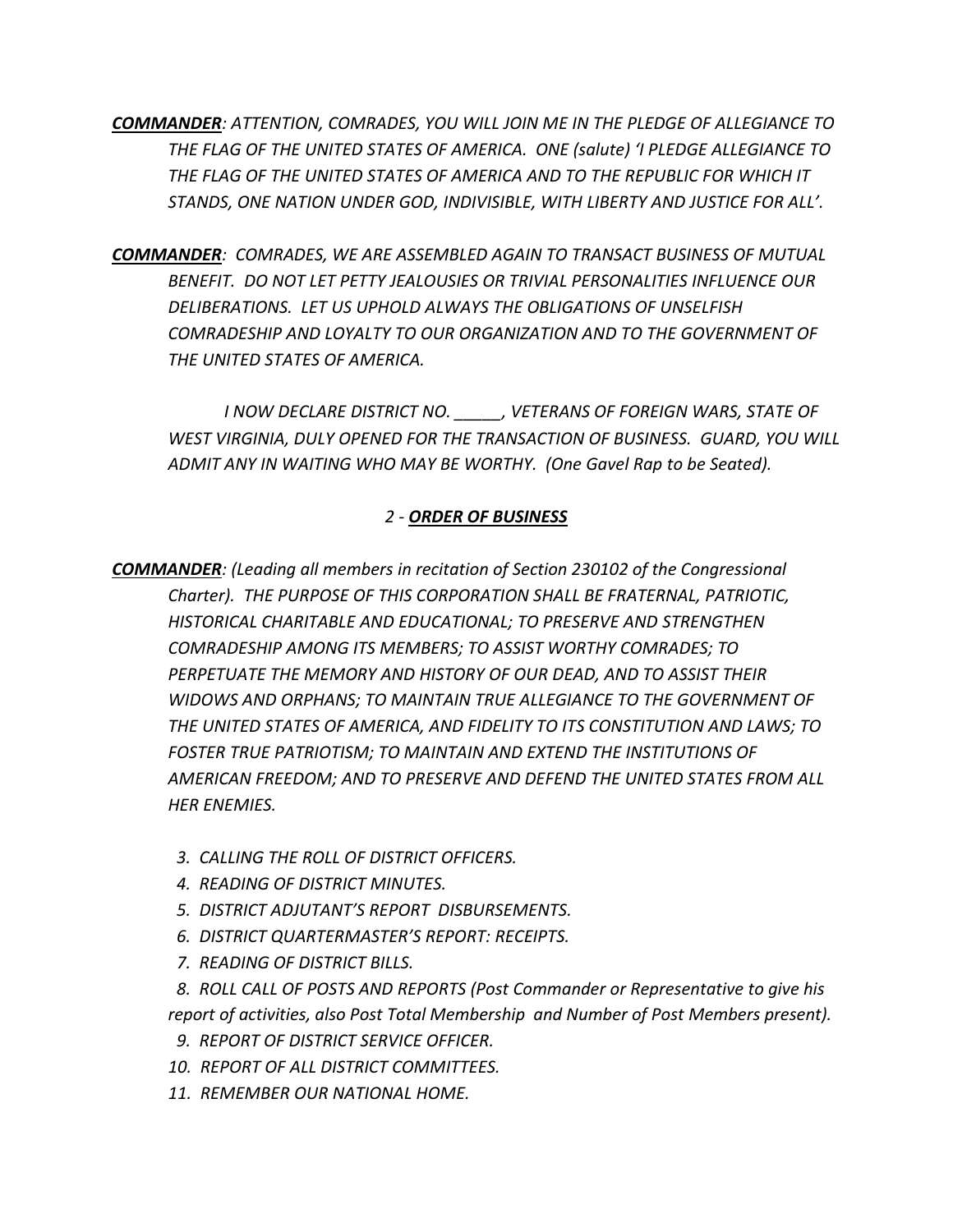*COMMANDER: (Raps Gavel Twice). ALL PRESENT WILL RISE. PARADE REST. COMRADE CHAPLAIN, YOU WILL ASK DIVINE BLESSINGS UPON OUR NATIONAL HOME).* 

*DISTRICT CHAPLAIN: ALMIGHTY GOD, WE ASK FOR YOUR DEVINE BLESSING ON THE CHILDREN, FAMILIES, AND STAFF OF OUR NATIONAL HOME FOR CHILDREN IN EATON RAPIDS, MICHIGAN.*

*MAY YOUR SPIRIT DWELL WITH THEM FOREVER, GIVING THEM HEALTH AND GUIDING THEIR LIVES. HELP US TO ALWAYS BE FAITHFUL TO OUR FALLEN COMRADES BY PROVIDING (SHELTER AND GUIDANCE) SUPPORT FOR THEIR FAMILIES. WE ASK IN YOUR HOLY NAME. AMEN.*

*(Commander Raps Gavel).* 

*12. UNFINISHED BUSINESS. (Reading of communications associated with Unfinished Business. Read and Vote).* 

*13. NEW BUSINESS. (Reading of communications associated with New Business, Installation of Officers. Read and vote).* 

*14. GOOD OF THE ORDER. (Reading of communications associated with Good of the Order. Read and vote).* 

## *3 - CLOSING CEREMONIES*

*COMMANDER: THERE BEING NO FURTHER BUSINESS, WE WILL HAVE OUR CLOSING CEREMONY. (Two Raps, All Rise).* 

*COMMANDER: OFFICER OF THE DAY, PREPARE TO RETIRE THE COLORS.* 

*COMMANDER: COMRADE CHAPLAIN, YOU WILL DELIVER THE CLOSING PRAYER.*

*COMMANDER: PARADE REST!*

#### *PRAYER BY DISTRICT CHAPLAIN*

*COMMANDER: ATTENTION! (Chaplain closes Bible).*